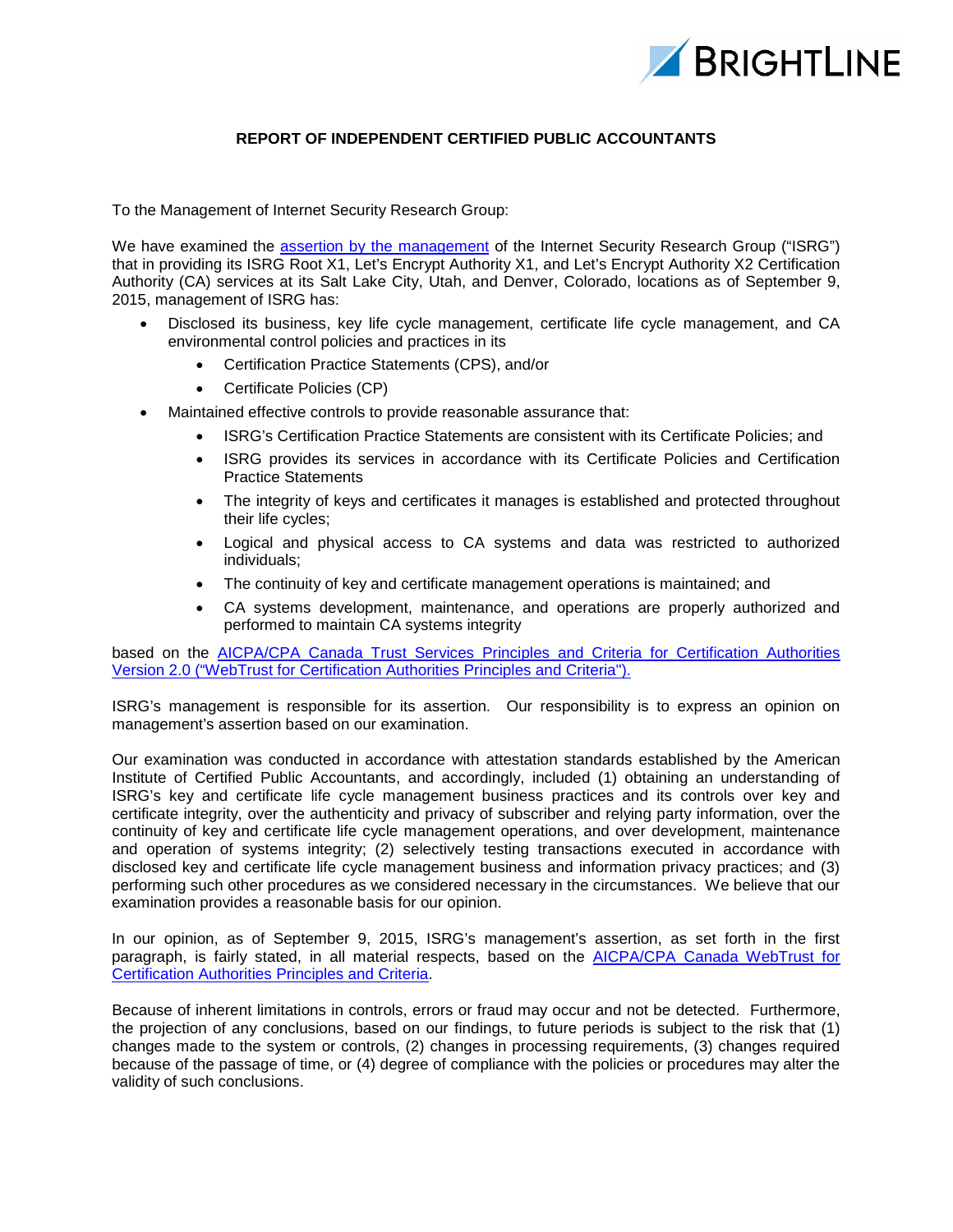The relative effectiveness and significance of specific controls at ISRG and their effect on assessments of control risk for subscribers and relying parties are dependent on their interaction with the controls, and other factors present at external registration authorities, individual subscriber and relying party locations. We have performed no procedures to evaluate the effectiveness of controls at external registration authorities, individual subscriber and relying party locations.

This report does not include any representation as to the quality of ISRG's services beyond those covered by the [WebTrust for Certification Authorities Principles and Criteria,](http://www.webtrust.org/homepage-documents/item54279.pdf) nor the suitability of any of ISRG's services for any customer's intended purpose.

BRIGHTLINE CPAS & ASSOCIATES, INC.

BrightLine CPAs & Associates, Inc. Certified Public Accountants Tampa, Florida September 9, 2015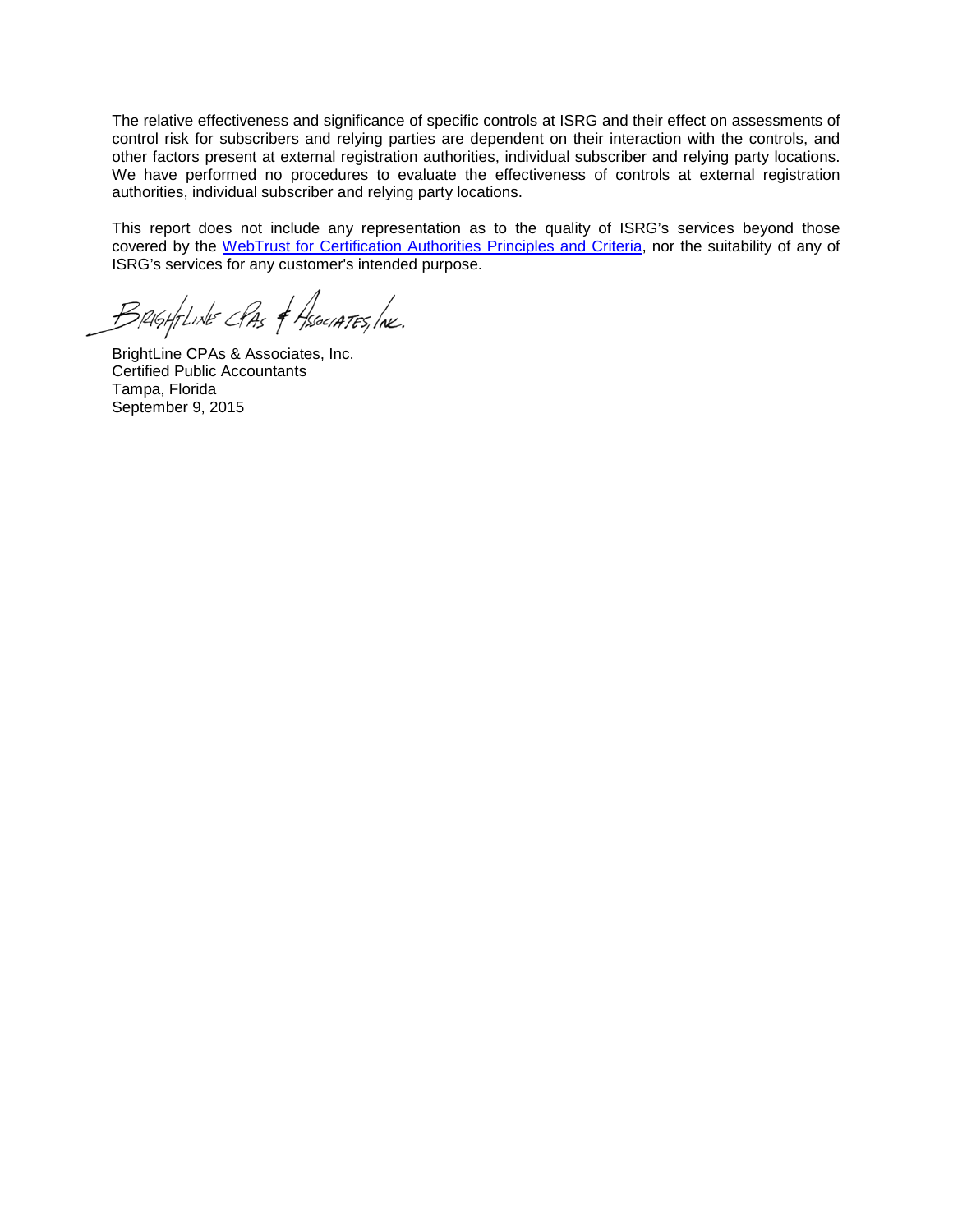

#### <span id="page-2-0"></span>**ASSERTION OF MANAGEMENT AS TO ITS DISCLOSURE OF ITS PRACTICES AND ITS CONTROLS OVER ITS CERTIFICATION AUTHORITY OPERATIONS AS OF SEPTEMBER 9, 2015**

September 9, 2015

The Internet Security Research Group (ISRG) operates as a Certificate Authority (CA) known as the ISRG Root X1, Let's Encrypt Authority X1, and Let's Encrypt Authority.

ISRG CA services referred to above, include the following:

- Certificate renewal
- Certificate issuance
- Certificate distribution (using online repository)
- Certificate revocation
- Certificate status information processing (using online repository)

Management of ISRG is responsible for establishing and maintaining effective controls over its Certification Authority operations, including service integrity (including key and certificate life cycle management controls), and CA environmental controls. These controls contain monitoring mechanisms, and actions are taken to correct deficiencies identified.

There are inherent limitations in any controls, including the possibility of human error and the circumvention or overriding of controls. Accordingly, even effective controls can provide only reasonable assurance with respect to ISRG's Certificate Authority operations. Furthermore because of changes in conditions, the effectiveness of controls may vary over time.

Management has assessed the controls over its CA operations. Based on that assessment, in ISRG management's opinion, in providing its CA services at its Salt Lake City, Utah, and Denver, Colorado, locations ISRG, as of September 9, 2015:

- Disclosed its key and certificate life cycle management business and information privacy practices in its
	- Certification Practice Statement (version 1.1) and
	- Certificate Policy (version 1.1)
- Maintained effective controls to provide reasonable assurance that:
	- ISRG's Certification Practice Statements are consistent with its Certificate **Policies**
	- ISRG provides its services in accordance with its Certificate Policies and Certification Practice Statements
	- The integrity of keys and certificates it manages is established and protected throughout their life cycles;
	- Logical and physical access to CA systems and data is restricted to authorized individuals;
	- The continuity of key and certificate life cycle management operations is maintained; and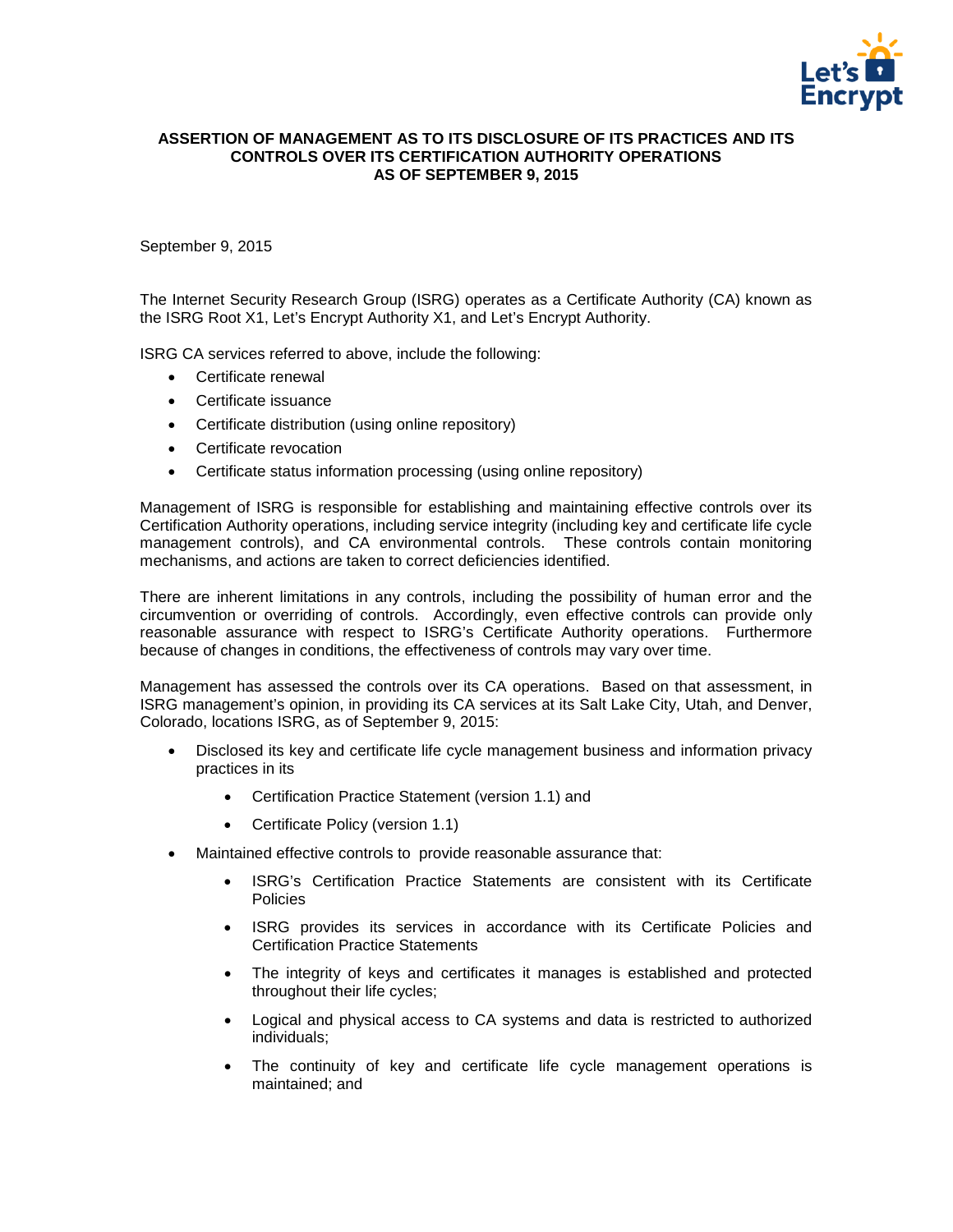• CA systems development, maintenance and operations are properly authorized and performed to maintain CA systems integrity

For the ISRG Root X1, Let's Encrypt Authority X1, and Let's Encrypt Authority X2 CA services, based on the AICPA/CPA Canada [Trust Services Principles and Criteria for Certification](http://www.webtrust.org/homepage-documents/item54279.pdf)  [Authorities Version 2.0 \(WebTrust for Certification Authorities Principles and Criteria"\)](http://www.webtrust.org/homepage-documents/item54279.pdf) including the following:

## **CA Business Practices Disclosure**

*CA Business Practices Management*

- Certification Practice Statement Management
- Certificate Policy Management
- CP and CPS Consistency

# **CA Environmental Controls**

- Security Management
- Asset Classification and Management
- Personnel Security
- Physical and Environmental Security
- Operations Management
- System Access Management
- Systems Development and Maintenance
- Business Continuity Management
- Monitoring and Compliance
- Audit Logging

## **Service Integrity**

*Key Life Cycle Management Controls*

- CA Key Generation
- CA Key Storage, Backup, and Recovery
- Public Key Distribution
- Key Usage
- Key Archival and Destruction
- CA Key Compromise
- CA Cryptographic Hardware Life Cycle Management